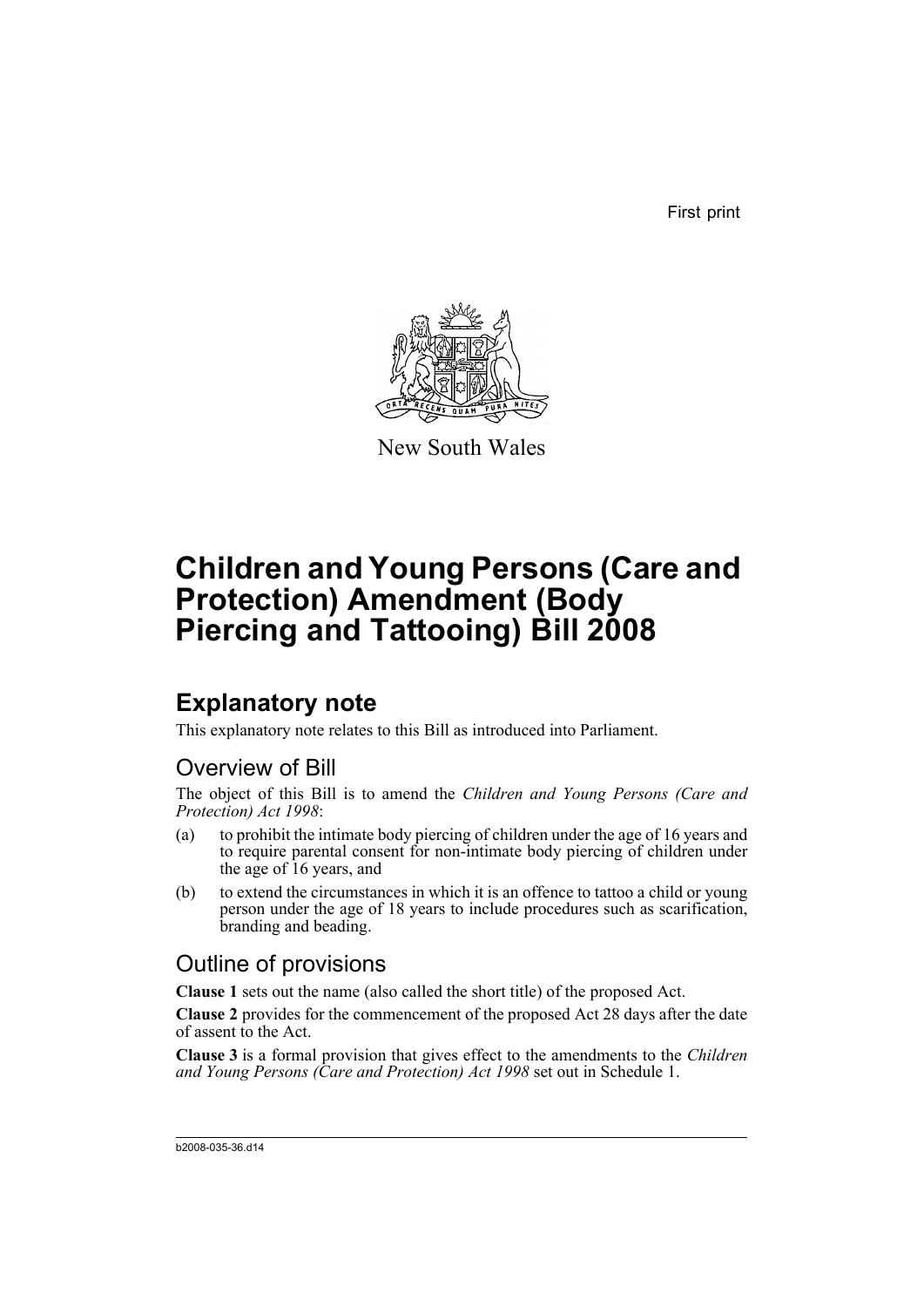Children and Young Persons (Care and Protection) Amendment (Body Piercing and Tattooing) Bill 2008

Explanatory note

**Clause 4** provides for the repeal of the proposed Act after all the amendments made by the proposed Act have commenced. Once the amendments have commenced the proposed Act will be spent and section 30 of the *Interpretation Act 1987* provides that the repeal of an amending Act does not affect the amendments made by that Act.

## **Schedule 1 Amendments**

**Schedule 1 [1]** amends the *Children and Young Persons (Care and Protection) Act 1998* by expanding the definition of *tattooing* to include any procedure which makes a permanent mark on the skin, such as scarification, branding or beading. The amendment also allows the consent of a parent to be given in person (as well as in writing). Performing tattooing on a child or young person (that is, a person under the age of 18 years) without parental consent is already an offence with a maximum penalty of 200 penalty units (currently \$22,000).

**Schedule 1 [2]** creates two new offences in relation to body piercing.

The first proposed offence prohibits a person from performing body piercing on the genitalia or nipples of a child (a person under the age of 16 years). The maximum penalty is 200 penalty units (currently \$22,000). It will not be a defence to a prosecution that the child or parent consented to the body piercing.

The second proposed offence prohibits a person from performing body piercing on any other part of a child's body without the consent of a parent of the child to the body piercing of that part of the child's body. The consent must be given either in writing or in person by a parent accompanying the child. The maximum penalty is 30 penalty units (currently \$3,300).

The new offences do not apply to body piercing for medical purposes.

**Schedule 1 [3]** provides for the making of savings and transitional regulations consequent on the enactment of the proposed Act.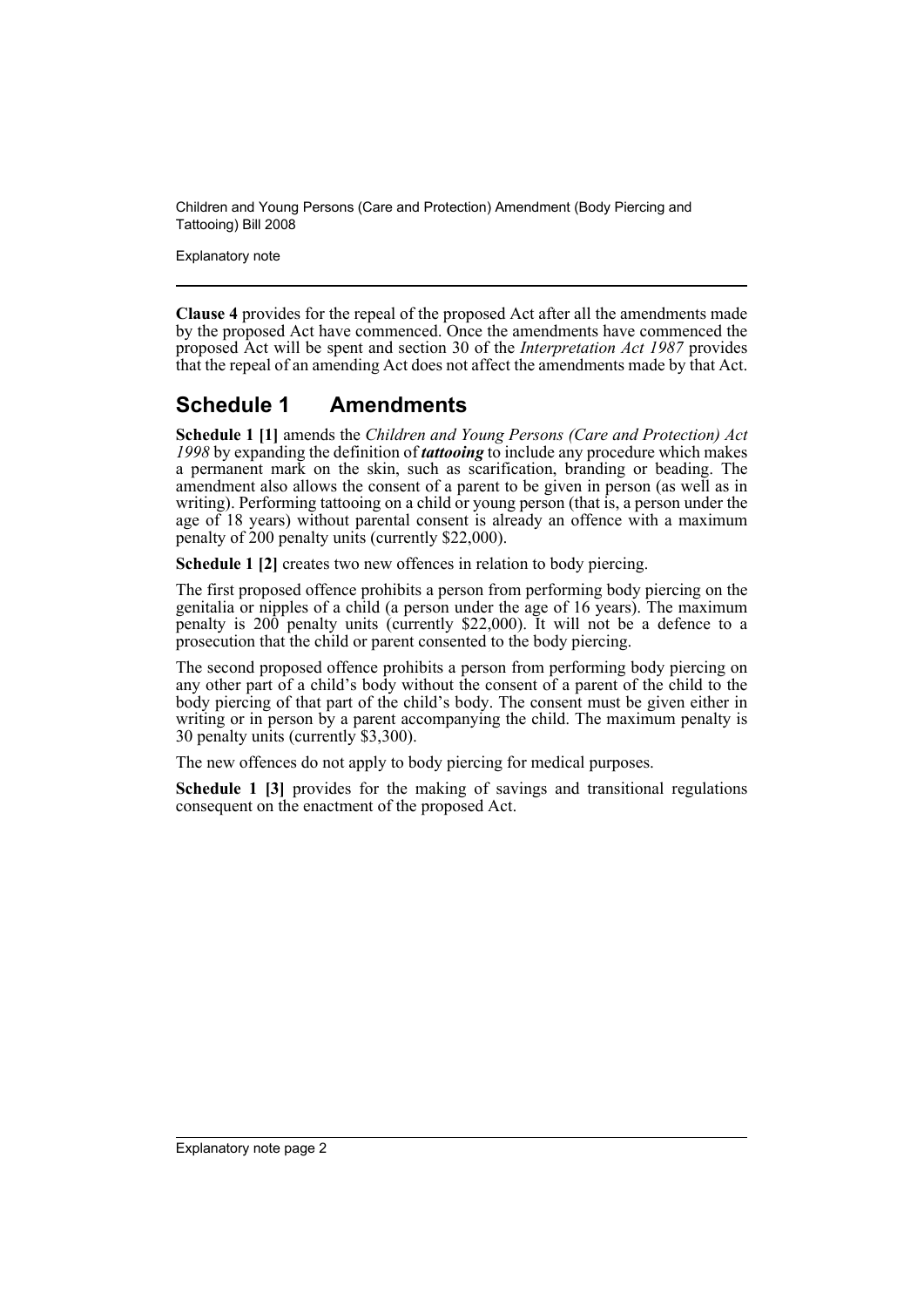First print



New South Wales

# **Children and Young Persons (Care and Protection) Amendment (Body Piercing and Tattooing) Bill 2008**

# **Contents**

|                                                                                  | Page          |
|----------------------------------------------------------------------------------|---------------|
| Name of Act                                                                      |               |
| Commencement                                                                     | 2.            |
| Amendment of Children and Young Persons (Care and<br>Protection) Act 1998 No 157 | 2             |
| Repeal of Act                                                                    | $\mathcal{P}$ |
| Schedule 1 Amendments                                                            | 3             |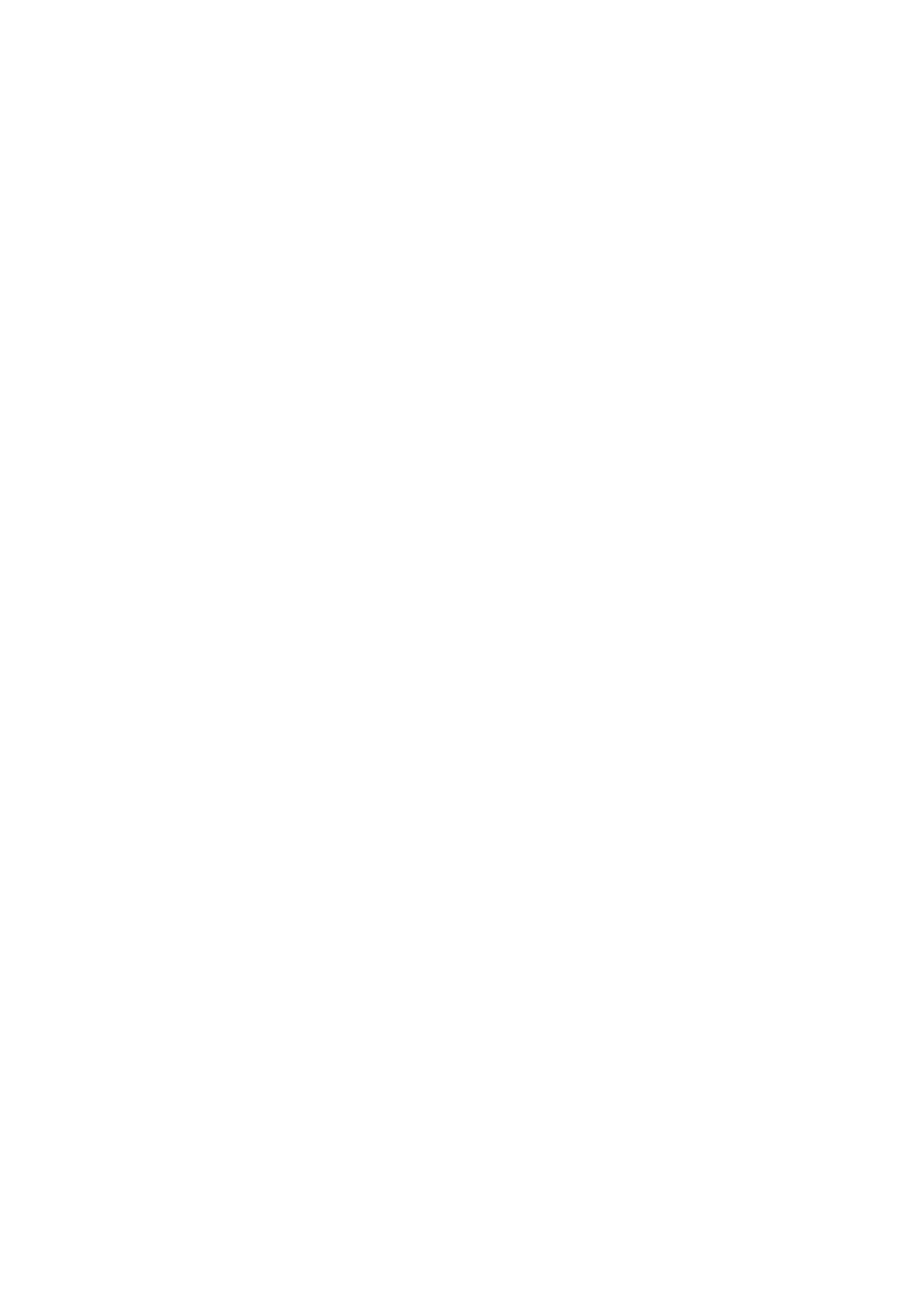

New South Wales

# **Children and Young Persons (Care and Protection) Amendment (Body Piercing and Tattooing) Bill 2008**

No , 2008

#### **A Bill for**

An Act to amend the *Children and Young Persons (Care and Protection) Act 1998* relating to body piercing and tattooing of children and young persons.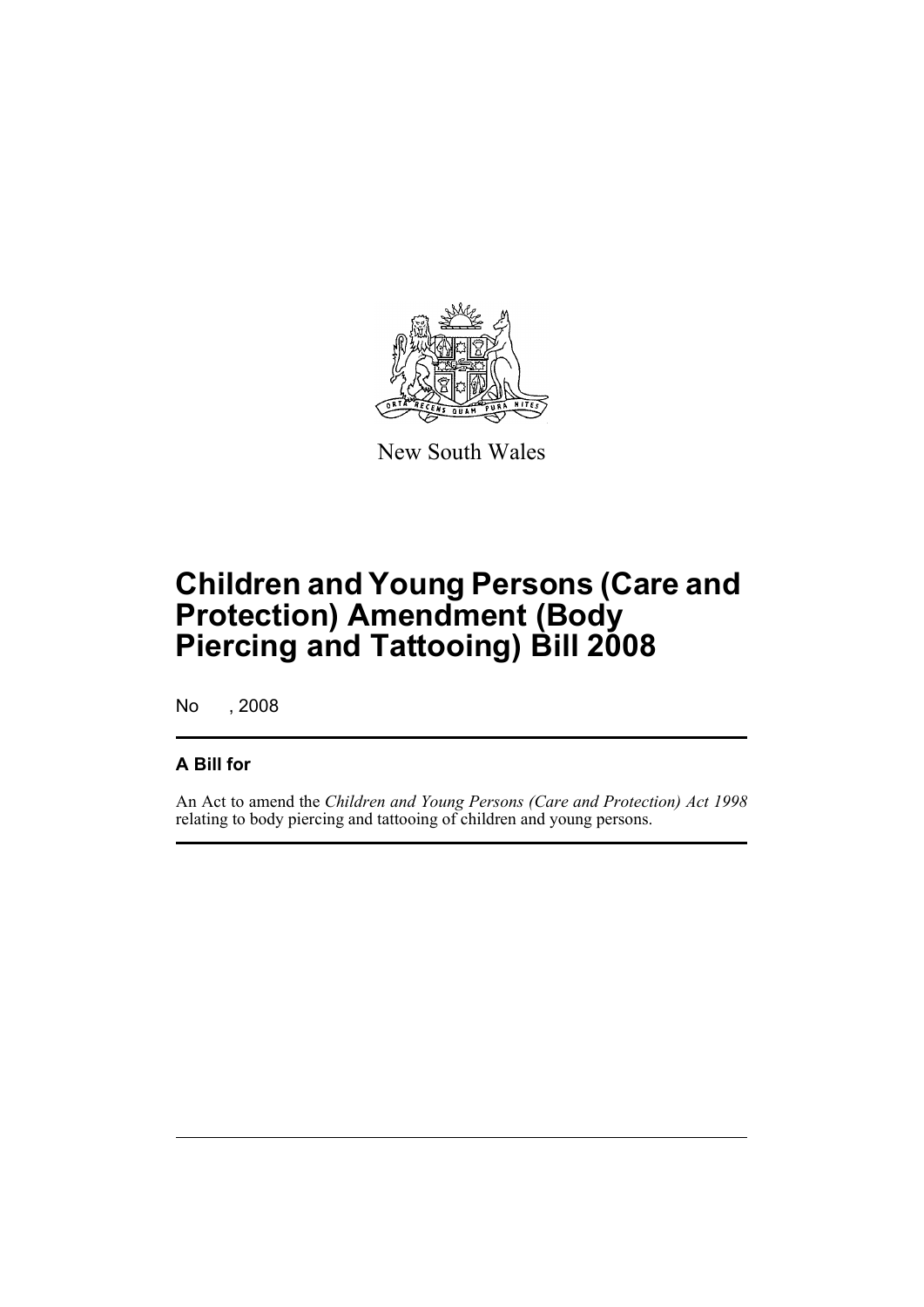#### Children and Young Persons (Care and Protection) Amendment (Body Clause 1 Piercing and Tattooing) Bill 2008

<span id="page-5-3"></span><span id="page-5-2"></span><span id="page-5-1"></span><span id="page-5-0"></span>

| 2<br>3              |
|---------------------|
|                     |
| $\overline{4}$      |
| 5                   |
| 6<br>$\overline{7}$ |
| 8<br>9              |
| 10<br>11            |
| 12                  |
| 13<br>14            |
| 15<br>16            |
|                     |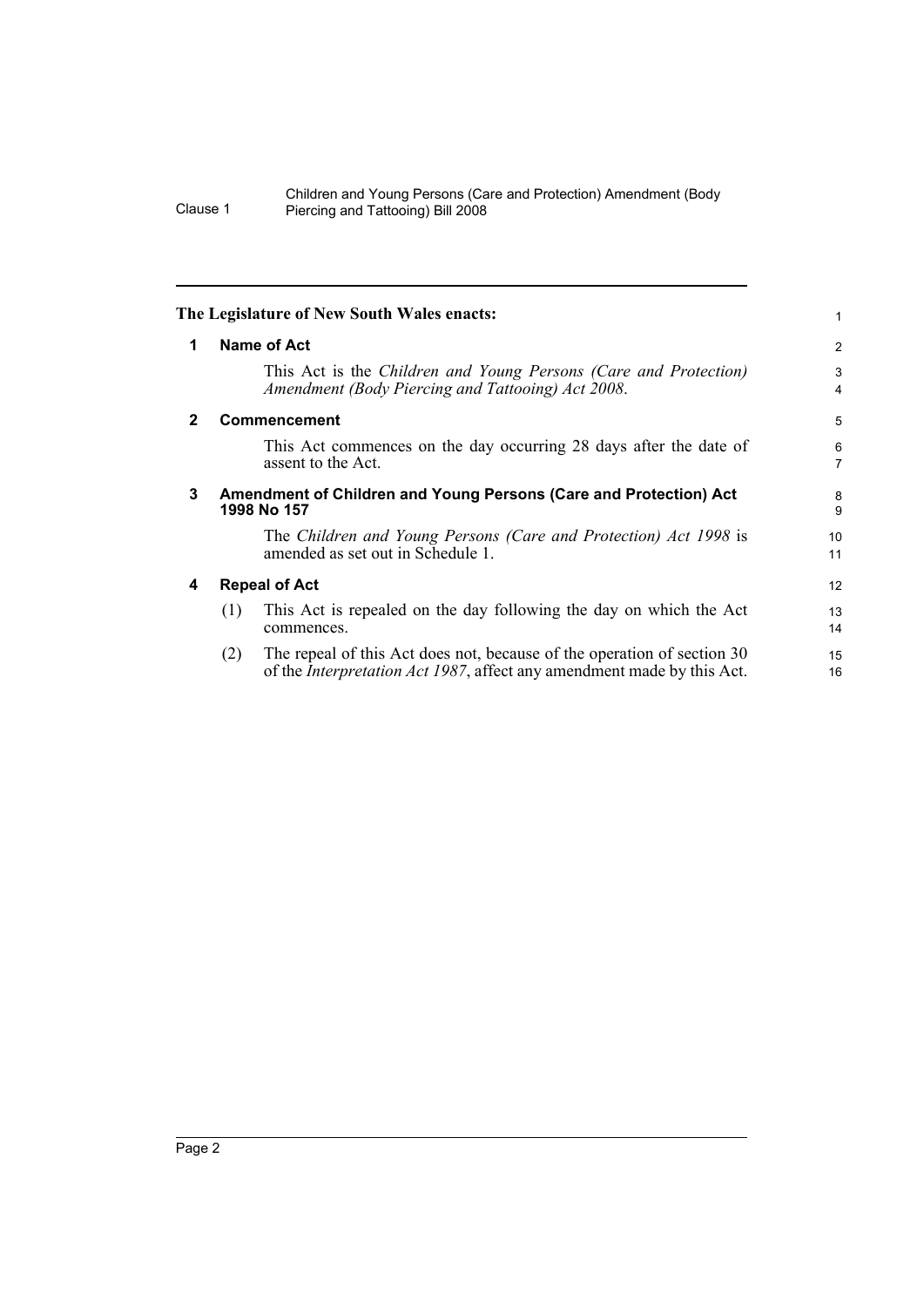Children and Young Persons (Care and Protection) Amendment (Body Piercing and Tattooing) Bill 2008

Amendments Schedule 1

1

### <span id="page-6-0"></span>**Schedule 1 Amendments**

|      |                                   |                     | (Section 3)                                                                                                                                                                                                                                                                                                                                                                                      | 2                                      |
|------|-----------------------------------|---------------------|--------------------------------------------------------------------------------------------------------------------------------------------------------------------------------------------------------------------------------------------------------------------------------------------------------------------------------------------------------------------------------------------------|----------------------------------------|
| [1]  |                                   | <b>Section 230</b>  |                                                                                                                                                                                                                                                                                                                                                                                                  | 3                                      |
|      | Omit the section. Insert instead: |                     |                                                                                                                                                                                                                                                                                                                                                                                                  |                                        |
|      | 230                               |                     | Tattooing of children and young persons                                                                                                                                                                                                                                                                                                                                                          | 5                                      |
|      |                                   | (1)                 | In this section, <i>tattooing</i> means any procedure the purpose of<br>which is to make a permanent mark on the skin of a person, and<br>includes the procedures known as scarification, branding and<br>beading.                                                                                                                                                                               | 6<br>$\overline{7}$<br>8<br>9          |
|      |                                   | (2)                 | A person must not perform tattooing on any part of a child's or<br>young person's body unless the person has first obtained the<br>consent of a parent of the child or young person, given in<br>accordance with this section, to the tattooing of the child or<br>young person in that manner and on that part of the child's or<br>young person's body.<br>Maximum penalty: 200 penalty units. | 10<br>11<br>12<br>13<br>14<br>15<br>16 |
|      |                                   | (3)                 | The consent of a parent to the tattooing must be given in person<br>by a parent accompanying the child or young person or in<br>writing.                                                                                                                                                                                                                                                         | 17<br>18<br>19                         |
| [2]  |                                   | <b>Section 230A</b> |                                                                                                                                                                                                                                                                                                                                                                                                  | 20                                     |
|      | Insert after section 230:         |                     | 21                                                                                                                                                                                                                                                                                                                                                                                               |                                        |
| 230A |                                   |                     | Body piercing of children                                                                                                                                                                                                                                                                                                                                                                        | 22                                     |
|      |                                   | (1)                 | In this section, <b>body piercing</b> means piercing a part of the body<br>of a person to insert a ring, bar or other thing through that body<br>part.                                                                                                                                                                                                                                           | 23<br>24<br>25                         |
|      |                                   | (2)                 | A person must not perform body piercing on any part of:<br>the genitalia of a child, or<br>(a)<br>(b)<br>the nipples of a child.                                                                                                                                                                                                                                                                 | 26<br>27<br>28                         |
|      |                                   | (3)                 | Maximum penalty: 200 penalty units.<br>It is not a defence to a prosecution for an offence under<br>subsection (2) that the child or a parent of the child consented to<br>the body piercing of the child.                                                                                                                                                                                       | 29<br>30<br>31<br>32                   |